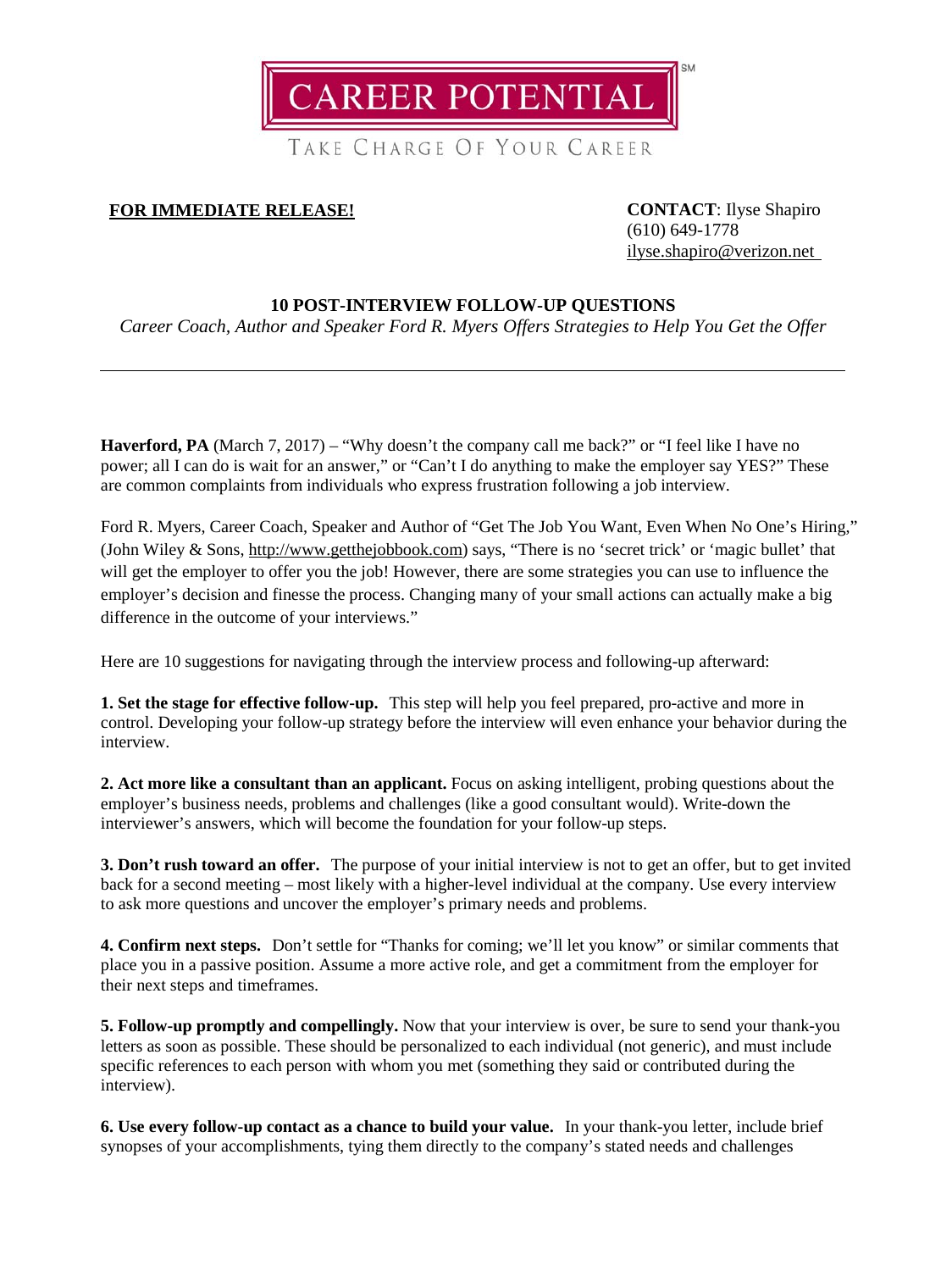(usually in a side-by-side chart format). You can even support your "claims" by sending the employer samples of your work, if appropriate.

**7. Be punctual and persistent.** Be meticulous in your business etiquette, which includes consistent, regular follow-ups by phone and e-mail. Be persistent in expressing your sincere interest in the opportunity, but don't be a pest.

**8. Leverage outside resources.** If you have contacts and connections with anyone who might influence the hiring decision, or who actually knows the interviewer, ask them to "put in a good word for you" after the initial interview.

**9. Accept rejection gracefully.** If you get the message (directly or indirectly) that the company is not interested in you, or if they actually reject you, then all you can do is move on.

**10. Turn defeat into victory.** After being rejected, the first thing you should do is send a letter thanking them for considering you. You can add that "you would be happy to be contacted again, if the selected candidate does not work-out." You can really distinguish yourself from the other rejected applicants if you send this sort of polite, professional letter.

By employing these follow-up strategies after the interview, you will improve your chances of getting more offers, and you will also feel more empowered and effective throughout the hiring process!

Ford R. Myers, Career Coach, Speaker and Author of "Get The Job You Want, Even When No One's Hiring," (John Wiley & Sons, [http://www.getthejobbook.com\)](http://www.getthejobbook.com/) states, "The precedents you establish in the first 90 days will last for your entire tenure at that organization; therefore, this 'thumbprint' period is critically important."

**For more information and other useful tips for achieving career success, visit** [http://www.getthejobbook.com.](http://www.getthejobbook.com/)

## ########

**Copyright © 2017, Career Potential, LLC. All Rights Reserved. Permission to Reprint:** This article may be reprinted, provided it includes the following attribution: Reprinted by permission of Ford R. Myers, a nationallyknown Career Coach and author of "Get The Job You Want, Even When No One's Hiring." Download your free bonuses now at [http://www.careerbookbonuses.com.](http://www.careerbookbonuses.com/)

## ########

**CONTACT**: Ilyse Shapiro[, ilyse.shapiro@verizon.net,](mailto:ilyse.shapiro@verizon.net) (610) 642-7427 (PA); or Ford R. Myers, [contact@careerpotential.com;](mailto:contact@careerpotential.com) (610) 649-1778 (PA), or [http://www.careerpotential.com.](http://www.careerpotential.com/)

**PHOTO LINKS**: A headshot of Ford R. Myers and an image of the GET THE JOB book cover can be downloaded at the bottom of: [http://www.getthejobbook.com/ford-myers-media/.](http://www.getthejobbook.com/ford-myers-media/)

**FORD MYERS'S YOUTUBE CHANNEL:** <https://www.youtube.com/user/careerpotential>